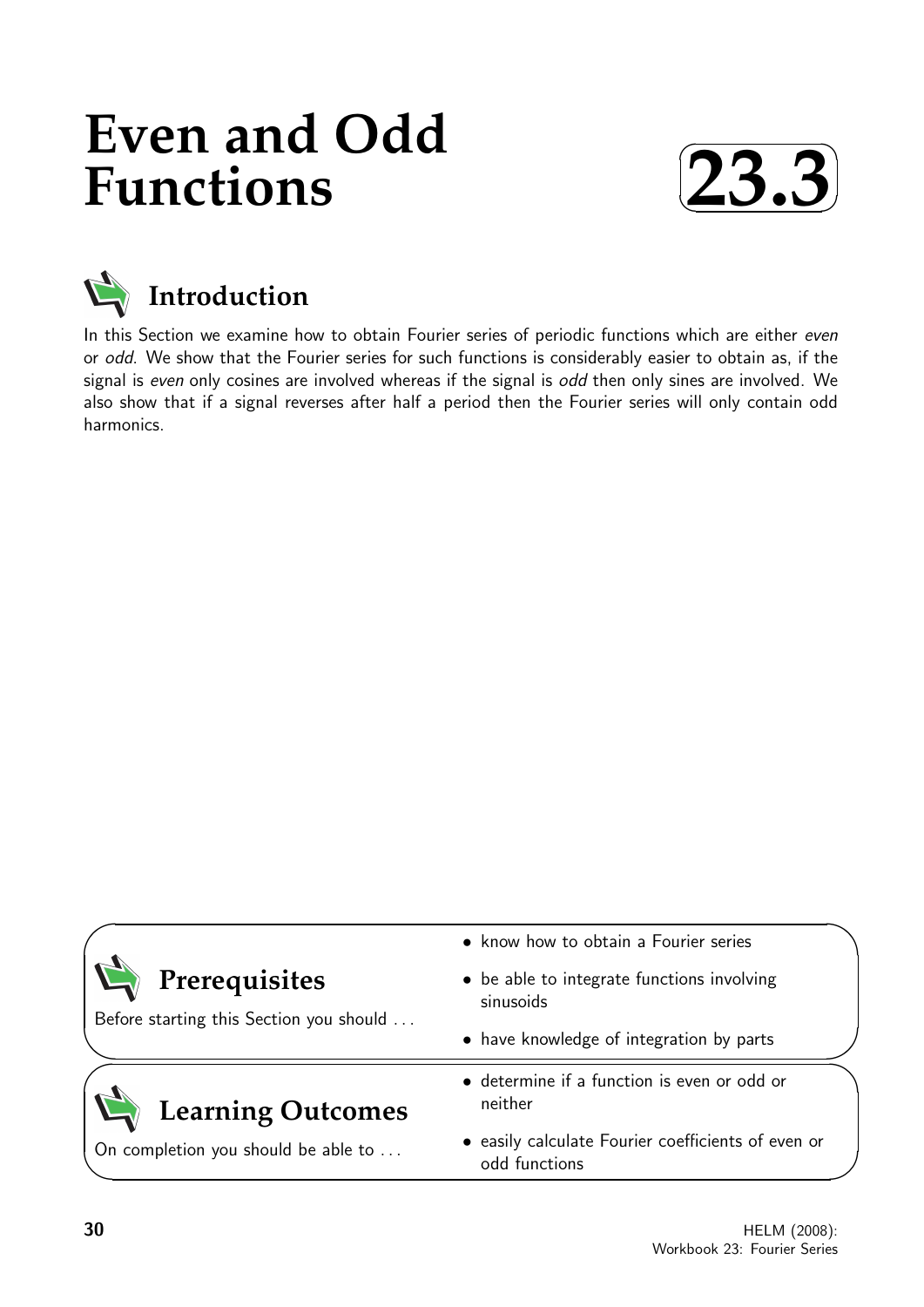

### **1. Even and odd functions**

We have shown in the previous Section how to calculate, by integration, the coefficients  $a_n$  ( $n =$  $(0, 1, 2, 3, \ldots)$  and  $b_n$   $(n = 1, 2, 3, \ldots)$  in a Fourier series. Clearly this is a somewhat tedious process and it is advantageous if we can obtain as much information as possible without recourse to integration. In the previous Section we showed that the square wave (one period of which shown in Figure 12) has a Fourier series containing a constant term and cosine terms only (i.e. all the Fourier coefficients  $b_n$  are zero) while the function shown in Figure 13 has a more complicated Fourier series containing both cosine and sine terms as well as a constant.



Figure 13: Saw-tooth wave



Contrast the symmetry or otherwise of the functions in Figures 12 and 13.

#### Your solution

#### Answer

The square wave in Figure 12 has a graph which is symmetrical about the  $y$ -axis and is called an even function. The saw-tooth wave shown in Figure 13 has no particular symmetry.

In general a function is called **even** if its graph is unchanged under reflection in the  $y$ -axis. This is equivalent to

 $f(-t) = f(t)$  for all t

Obvious examples of even functions are  $t^2$ ,  $t^4$ ,  $|t|$ ,  $\cos t$ ,  $\cos^2 t$ ,  $\sin^2 t$ ,  $\cos nt$ .

A function is said to be odd if its graph is symmetrical about the origin (i.e. it has rotational symmetry about the origin). This is equivalent to the condition

 $f(-t) = -f(t)$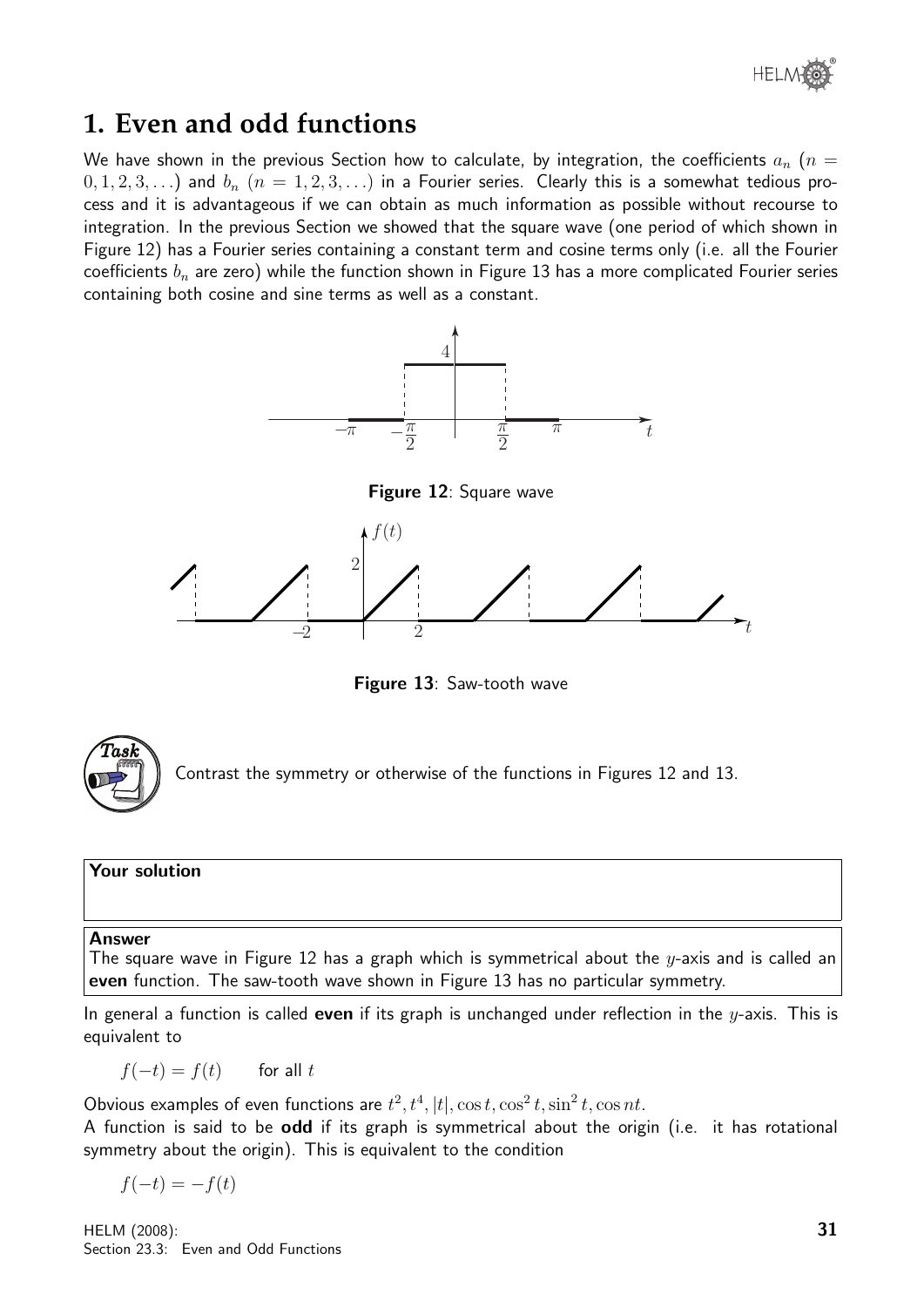Figure 14 shows an example of an odd function.



Figure 14

Examples of odd functions are  $t, t^3$ ,  $\sin t$ ,  $\sin nt$ . A periodic function which is odd is the saw-tooth wave in Figure 15.



Figure 15

Some functions are neither even nor odd. The periodic saw-tooth wave of Figure 13 is an example; another is the exponential function  $e^t$ .



State the period of each of the following periodic functions and say whether it is even or odd or neither.

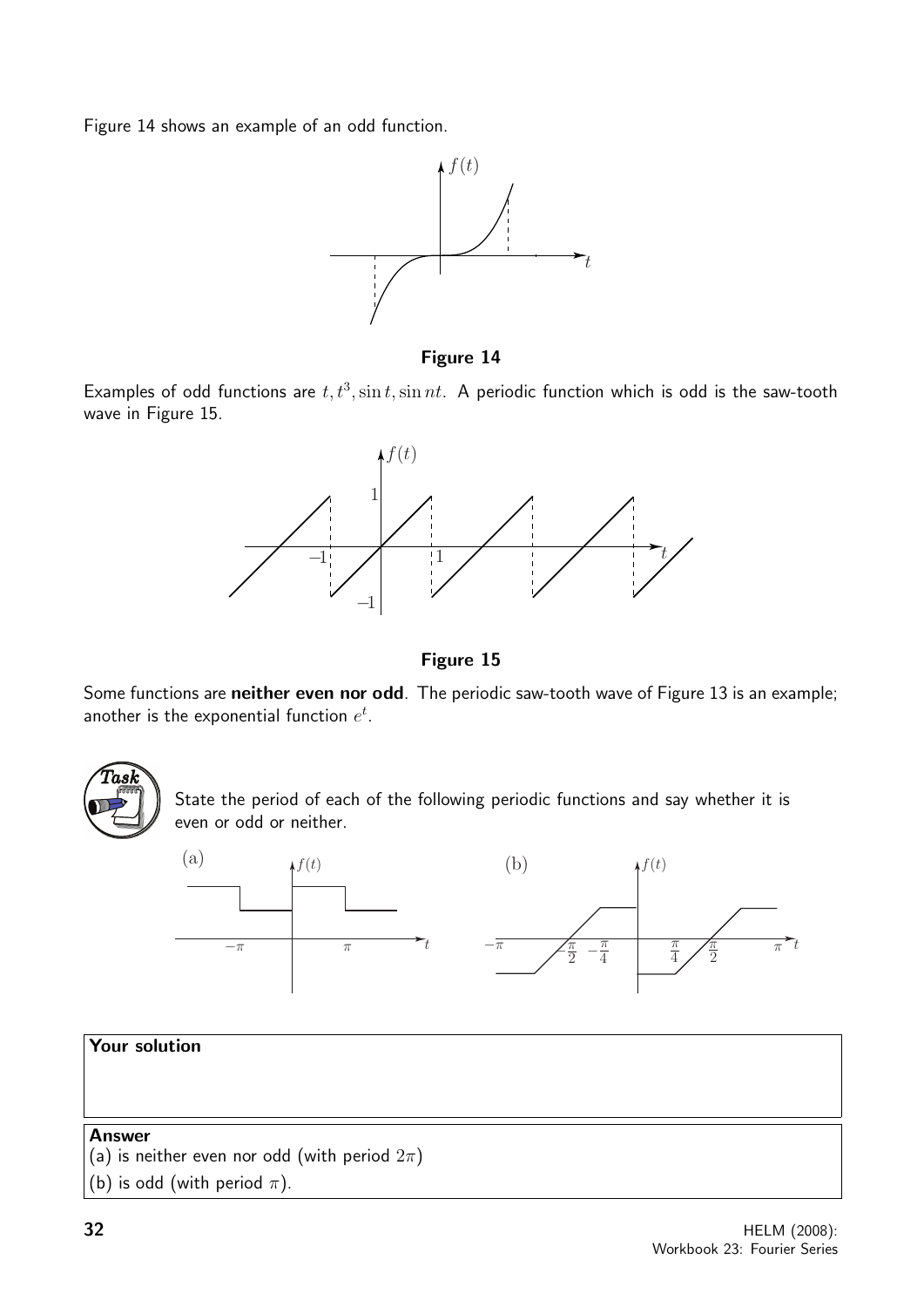

A Fourier series contains a sum of terms while the integral formulae for the Fourier coefficients  $a_n$ and  $b_n$  contain products of the type  $f(t)$  cos nt and  $f(t)$  sin nt. We need therefore results for sums and products of functions.

Suppose, for example,  $g(t)$  is an odd function and  $h(t)$  is an even function.

Let  $F_1(t) = g(t) h(t)$  (product of odd and even functions) so  $F_1(-t) = g(-t)h(-t)$  (replacing t by  $-t$ )  $= (-q(t))h(t)$  (since g is odd and h is even)  $= -g(t)h(t)$  $= -F_1(t)$ 

So  $F_1(t)$  is odd.

Now suppose  
\n
$$
F_2(t) = g(t) + h(t)
$$
 (sum of odd and even functions)  
\n
$$
\therefore F_2(-t) = g(-t) + h(t)
$$
\n
$$
= -g(t) + h(t)
$$

| We see that | $F_2(-t) \neq F_2(t)$  |  |
|-------------|------------------------|--|
| and         | $F_2(-t) \neq -F_2(t)$ |  |

So  $F_2(t)$  is neither even nor odd.



Investigate the odd/even nature of sums and products of

(a) two odd functions  $g_1(t), g_2(t)$ 

(b) two even functions  $h_1(t)$ ,  $h_2(t)$ 

#### Your solution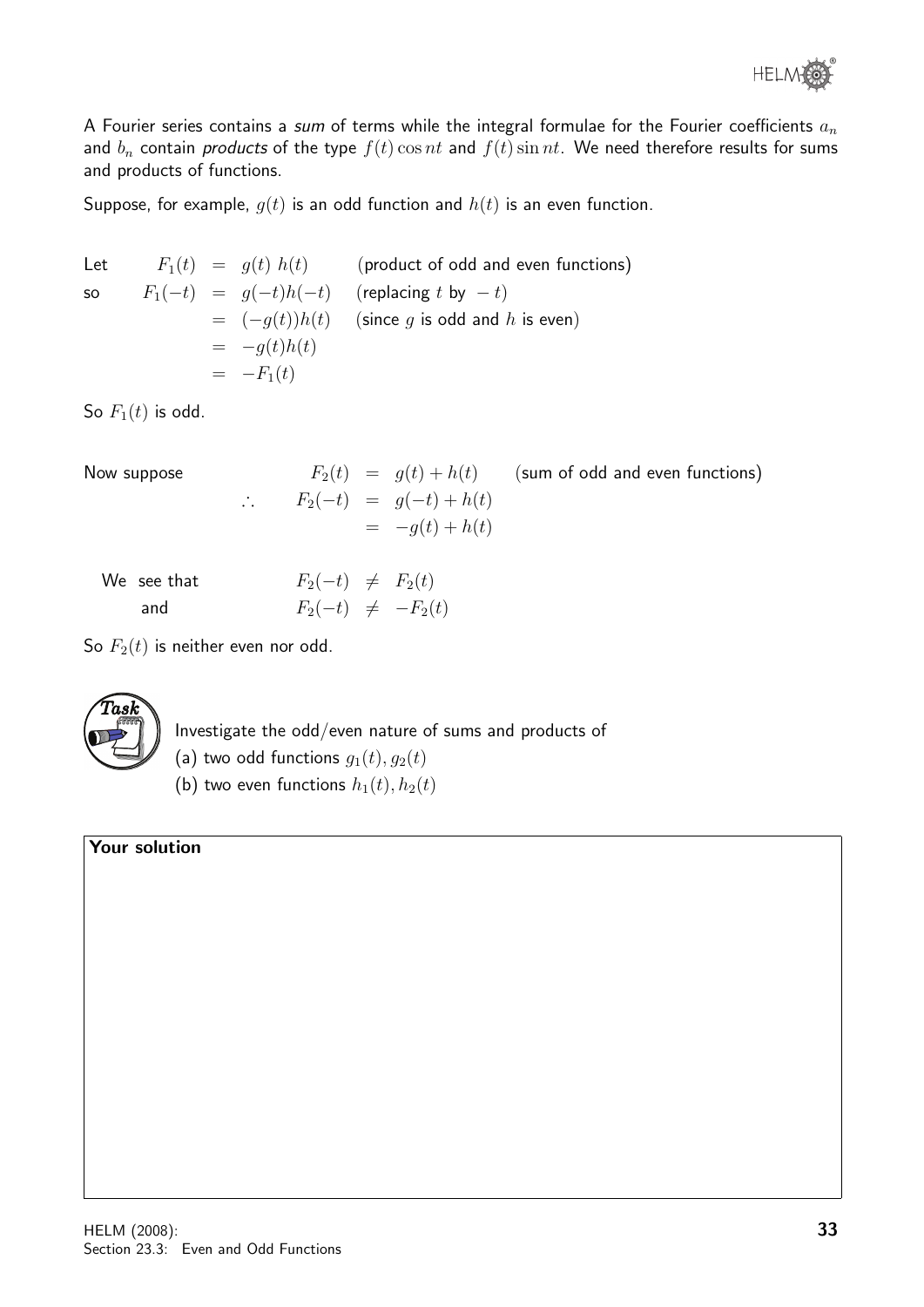Answer

$$
G_1(t) = g_1(t)g_2(t)
$$
  
\n
$$
G_1(-t) = (-g_1(t))(-g_2(t))
$$
  
\n
$$
= g_1(t)g_2(t)
$$
  
\n
$$
= G_1(t)
$$

so the product of two odd functions is even.

$$
G_2(t) = g_1(t) + g_2(t)
$$
  
\n
$$
G_2(-t) = g_1(-t) + g_2(-t)
$$
  
\n
$$
= -g_1(t) - g_2(t)
$$
  
\n
$$
= -G_2(t)
$$

so the sum of two odd functions is odd.

$$
H_1(t) = h_1(t)h_2(t)
$$
  

$$
H_2(t) = h_1(t) + h_2(t)
$$

A similar approach shows that

$$
H_1(-t) = H_1(t)
$$
  

$$
H_2(-t) = H_2(t)
$$

i.e. both the sum and product of two even functions are even.

These results are summarized in the following Key Point.

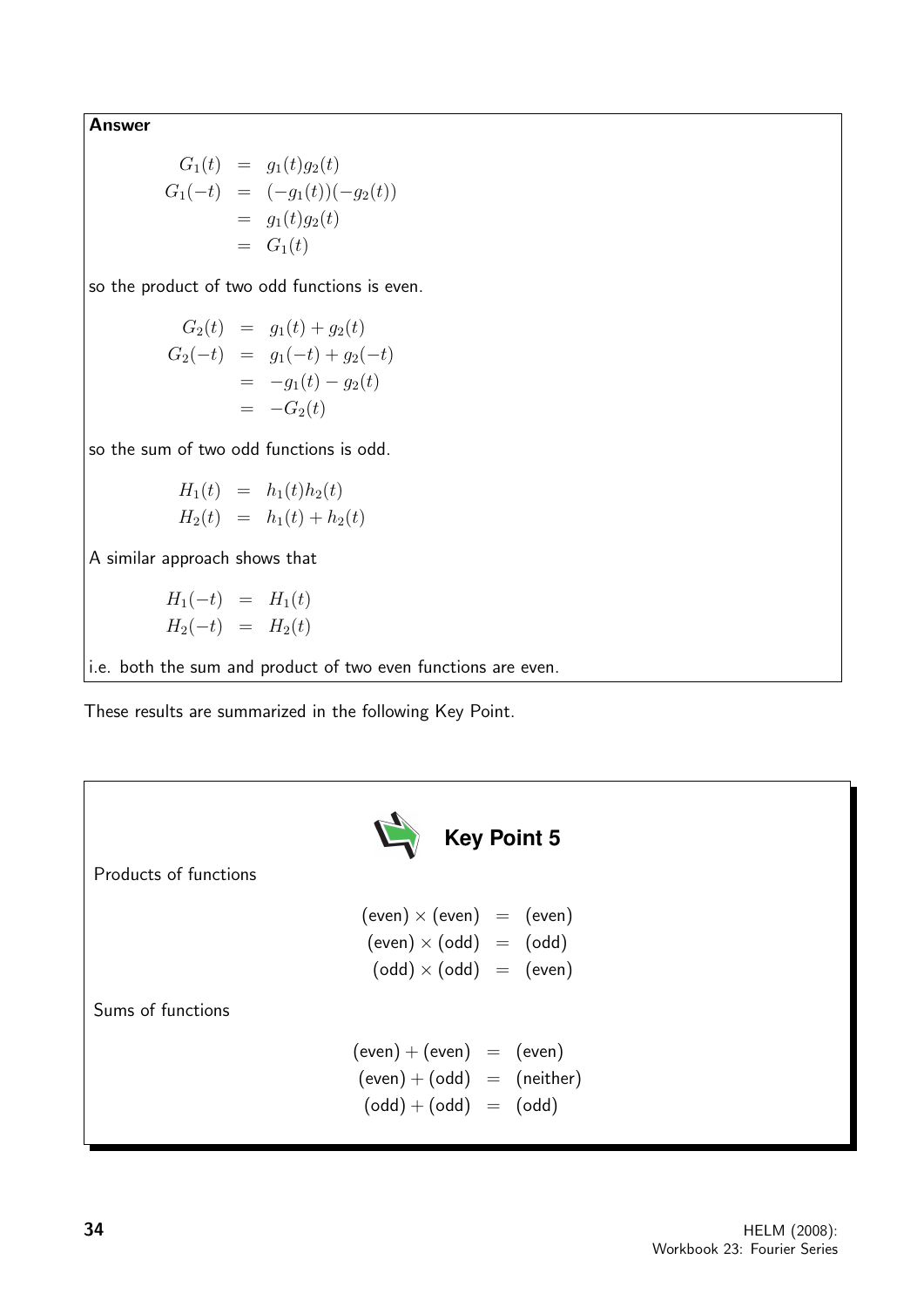

Useful properties of even and of odd functions in connection with integrals can be readily deduced if we recall that a definite integral has the significance of giving us the value of an area:



Figure 16

 $\int^b$  $J_a$ being negative.  $f(t) dt$  gives us the net value of the shaded area, that above the t-axis being positive, that below

 $\widehat{T}$ as $\widehat{k}$ For the case of a symmetrical interval  $(-a, a)$  deduce what you can about  $\int_a^a$  $-a$  $g(t) dt$  and  $\int^a$  $-a$  $h(t) dt$ 

where  $g(t)$  is an odd function and  $h(t)$  is an even function.



#### Your solution

Answer We have

$$
\int_{-a}^{a} g(t) dt = 0
$$
 for an **odd** function  

$$
\int_{-a}^{a} h(t) dt = 2 \int_{0}^{a} h(t) dt
$$
 for an **even** function

(Note that neither result holds for a function which is neither even nor odd.)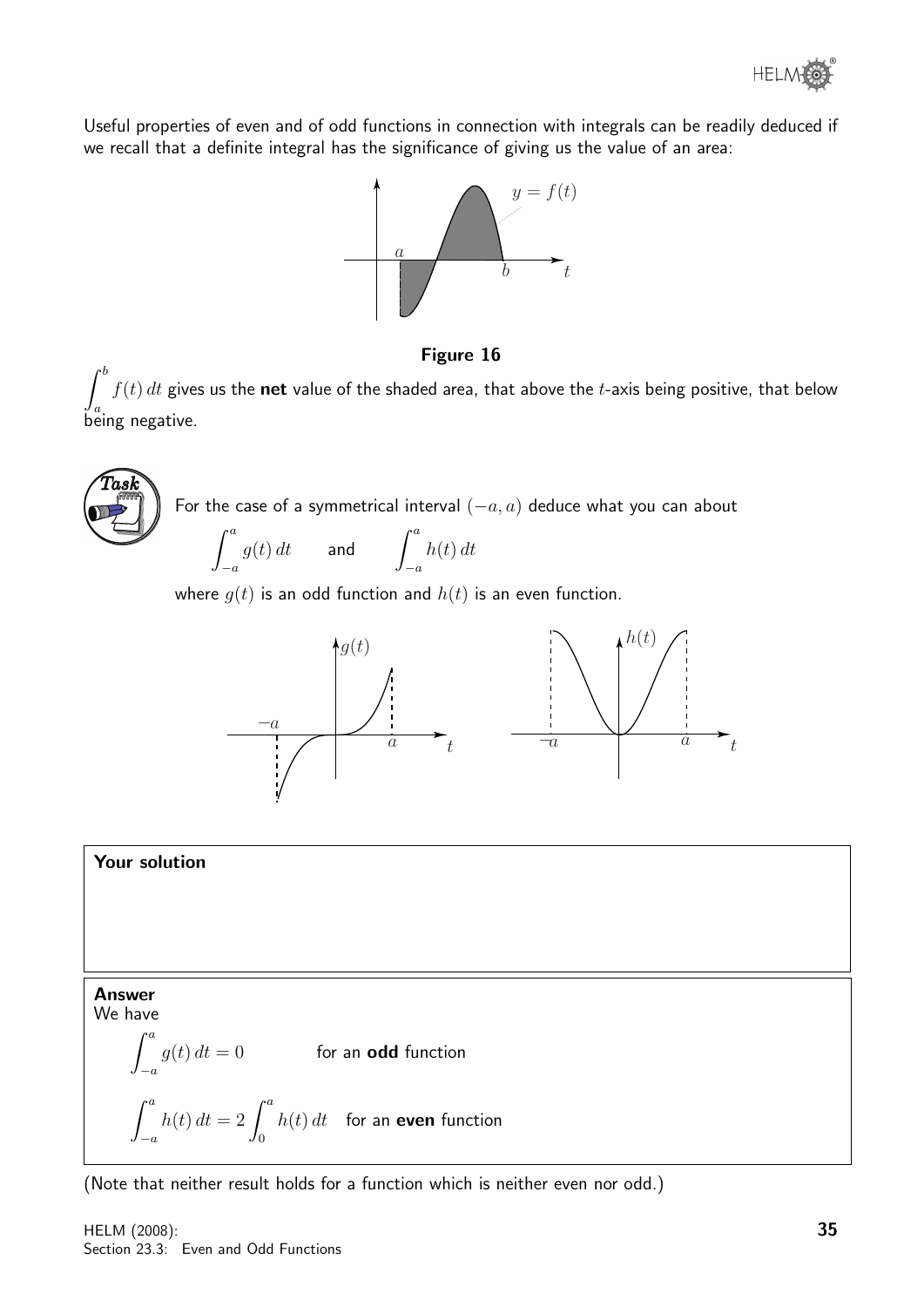## **2. Fourier series implications**

Since a sum of even functions is itself an even function it is not unreasonable to suggest that a Fourier series containing only cosine terms (and perhaps a constant term which can also be considered as an even function) can only represent an even periodic function. Similarly a series of sine terms (and no constant) can only represent an odd function. These results can readily be shown more formally using the expressions for the Fourier coefficients  $a_n$  and  $b_n$ .



Recall that for a  $2\pi$ -periodic function

 $b_n =$ 1  $\pi$  $\int_0^\pi$  $-\pi$  $f(t)$  sin nt dt

If  $f(t)$  is even, deduce whether the integrand is even or odd (or neither) and hence evaluate  $b_n$ . Repeat for the Fourier coefficients  $a_n$ .

#### Your solution

#### Answer

We have, if  $f(t)$  is even,  $f(t)$  sin  $nt = (even) \times (odd) = odd$ hence  $b_n =$ 1  $\pi$  $\int_0^\pi$  $-\pi$ (odd function)  $dt = 0$ Thus an even function has no sine terms in its Fourier series. Also  $f(t) \cos nt = ($ even $) \times ($ even $) =$ even  $\therefore a_n = \frac{1}{-}$  $\pi$  $\int_0^\pi$  $-\pi$ (even function)  $dt =$ 2  $\pi$  $\int_0^\pi$ 0  $f(t)$  cos nt dt.

It should be obvious that, for an odd function  $f(t)$ ,

$$
a_n = \frac{1}{\pi} \int_{-\pi}^{\pi} f(t) \cos nt \, dt = \frac{1}{\pi} \int_{-\pi}^{\pi} (\text{odd function}) \, dt = 0
$$

$$
b_n = \frac{2}{\pi} \int_0^{\pi} f(t) \sin nt \, dt
$$

Analogous results hold for functions of any period, not necessarily  $2\pi$ .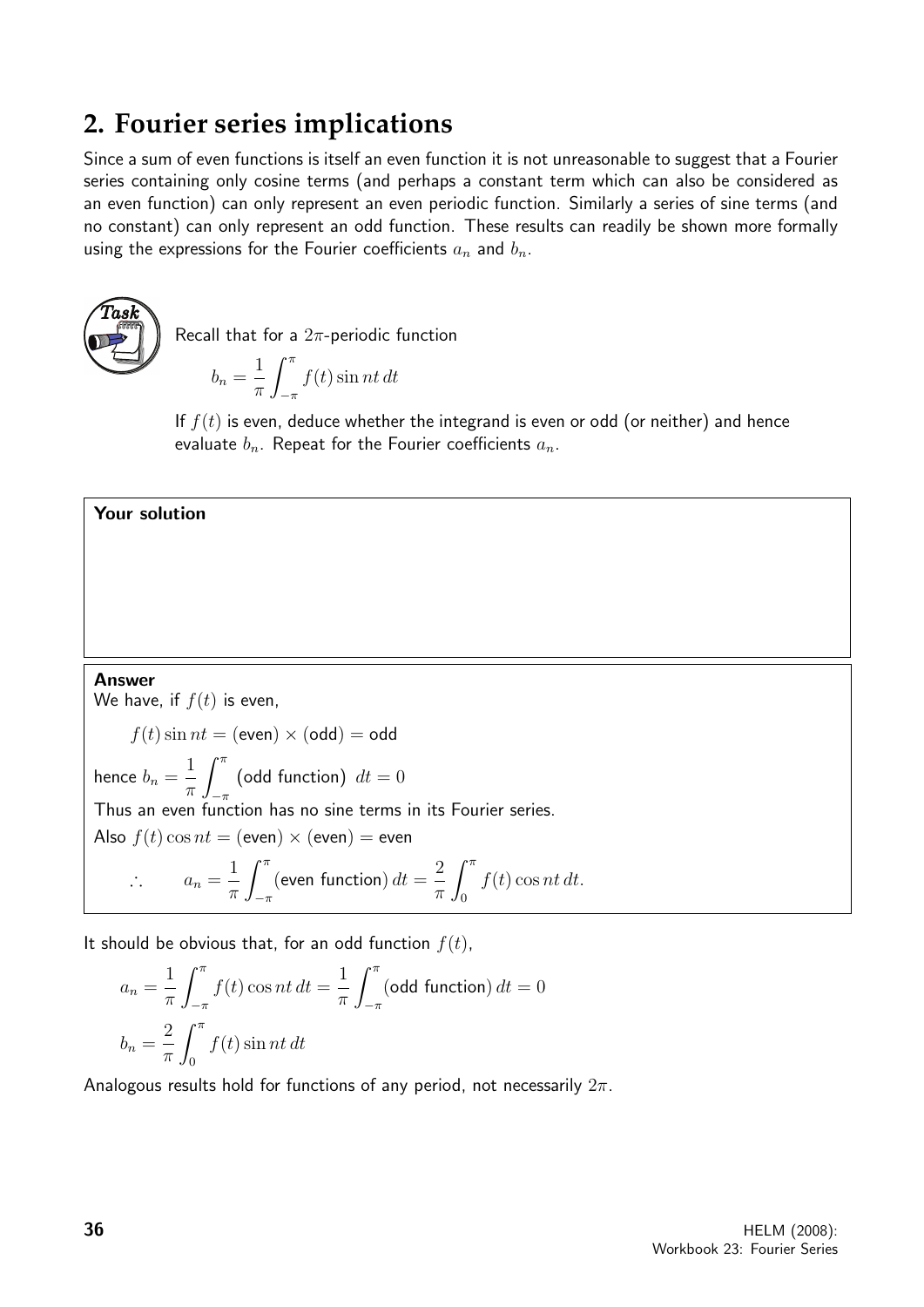For a periodic function which is neither even nor odd we can expect at least some of both the  $a_n$ and  $b_n$  to be non-zero. For example consider the square wave function:



Figure 17: Square wave

This function is neither even nor odd and we have already seen in Section 23.2 that its Fourier series contains a constant  $\left(\frac{1}{2}\right)$  $\frac{1}{2}$ ) and sine terms.

This result could be expected because we can write

$$
f(t) = \frac{1}{2} + g(t)
$$

where  $q(t)$  is as shown:



#### Figure 18

Clearly  $g(t)$  is odd and will contain only sine terms. The Fourier series are in fact

$$
f(t) = \frac{1}{2} + \frac{2}{\pi} \left( \sin t + \frac{1}{3} \sin 3t + \frac{1}{5} \sin 5t + \dots \right)
$$

and

$$
g(t) = \frac{2}{\pi} \left( \sin t + \frac{1}{3} \sin 3t + \frac{1}{5} \sin 5t + \dots \right)
$$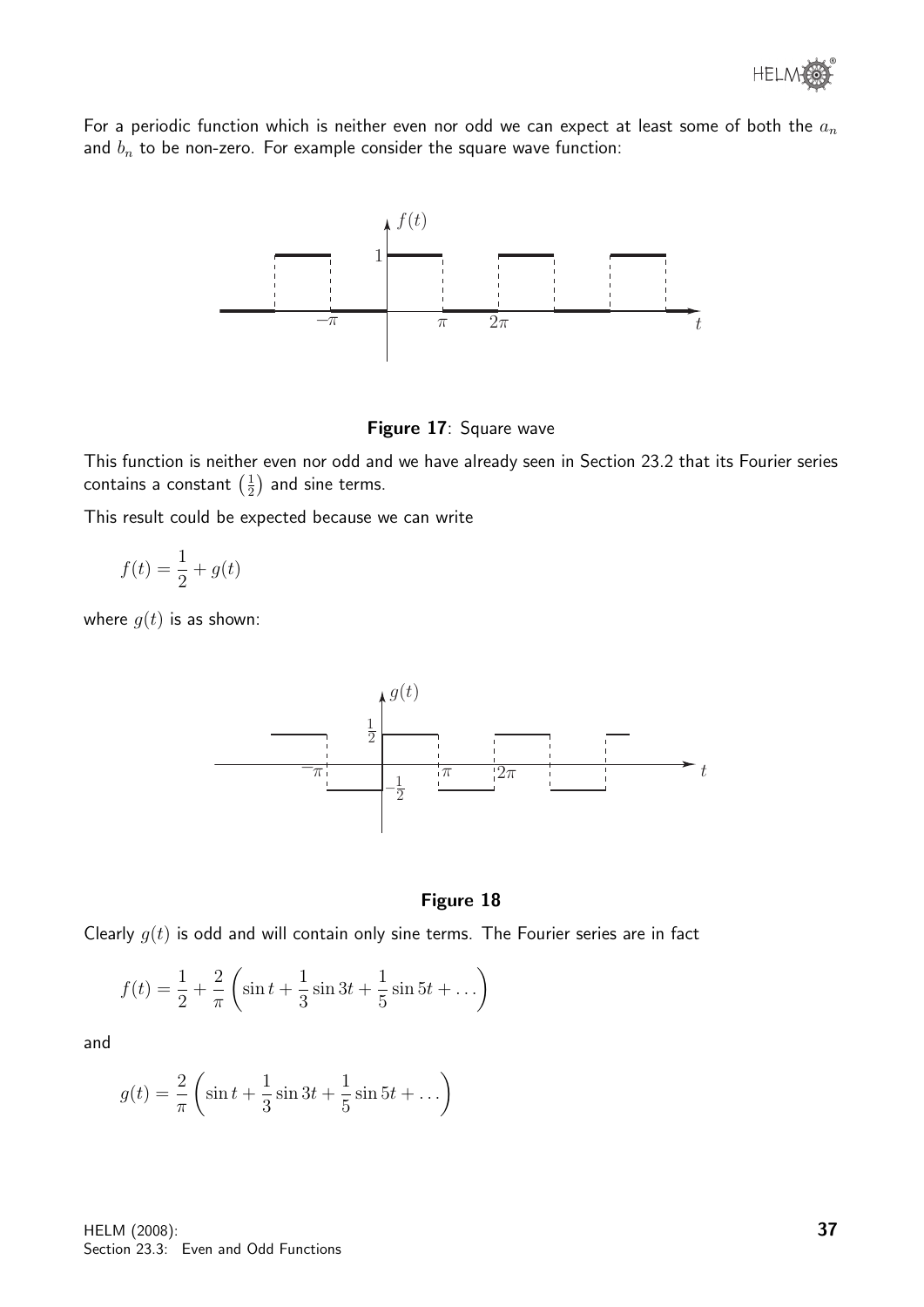

For each of the following functions deduce whether the corresponding Fourier series contains

2

- (a) sine terms only or cosine terms only or both
- (b) a constant term









 $\hat{y}$ 





# Your solution Answer 1. cosine terms only (plus constant). 5. sine terms only (no constant). 2. cosine terms only (no constant). 6. sine and cosine terms (plus constant).

- 3. sine terms only (no constant). 7. cosine terms only (plus constant).
- -
- 4. cosine terms only (plus constant).